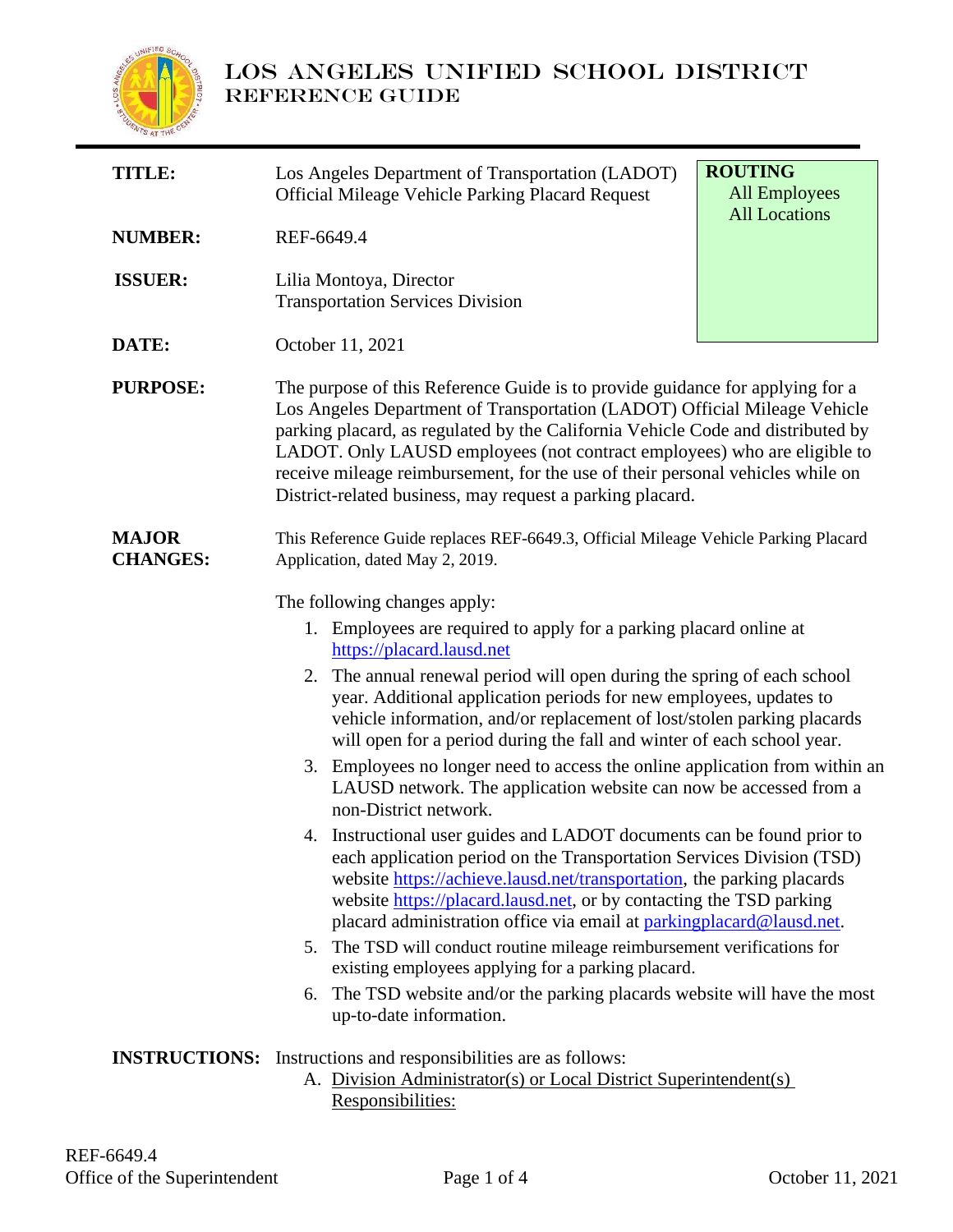

# LOS ANGELES UNIFIED SCHOOL DISTRICT Reference guide

- 1. The Division Administrator or Local District Superintendent shall assign a designee to be responsible for coordinating the parking placard requests for their division/office.
- 2. The Division Administrator or Local District Superintendent will be required to approve their employees' parking requests online at [https://placard.lausd.net.](https://placard.lausd.net/) In approving employees' parking requests, the administrator attests that the employee is in a classification that requires them to perform routine, official District-related field duties and is eligible to receive mileage reimbursement.
- 3. Review the *Instructional Guide for Administrators and Designees - LAUSD Online Application for LADOT Parking Placard*.
- B. Department Designee Responsibilities:
	- 1. Distribute Reference Guide 6649.4 to employees in your division/office whose job duties require them to be out in the field for District-related business, and who claim mileage reimbursement while using their personal vehicle.
	- 2. Request that the applicable employees read the City's Parking Enforcement Policy upon receiving the reference guide.
	- 3. Review the *Instructional Guide for Administrators and Designees - LAUSD Online Application for LADOT Parking Placard*.
	- 4. Review the *Instructional Guide for Applicants - LAUSD Online Application for LADOT Parking Placard*.
	- 5. Log into the online Parking Placard Application by entering your LAUSD single sign-on credentials and logging in as an Administrator. Review and update the applicant's information. If the applicant has been incorrectly assigned to your office and administrator, send the application back by clicking the "Wrong Office" button. Lastly, if you need to modify your office and/or administrator, please notify the TSD parking placard administration office at [parkingplacard@lausd.net.](mailto:parkingplacard@lausd.net)
	- 6. The designee will receive an e-mail notification when the parking placards are ready for pick-up. Only the administrator or designee from the Division/Office will be allowed to pick-up the parking placards. The pick-up location is:

Transportation Services Division (TSD) Roybal Administration Suites 115 N. Beaudry Avenue Los Angeles, CA 90012

- C. Applicant's Responsibilities:
	- 1. Review the *Instructional Guide for Applicants - LAUSD Online*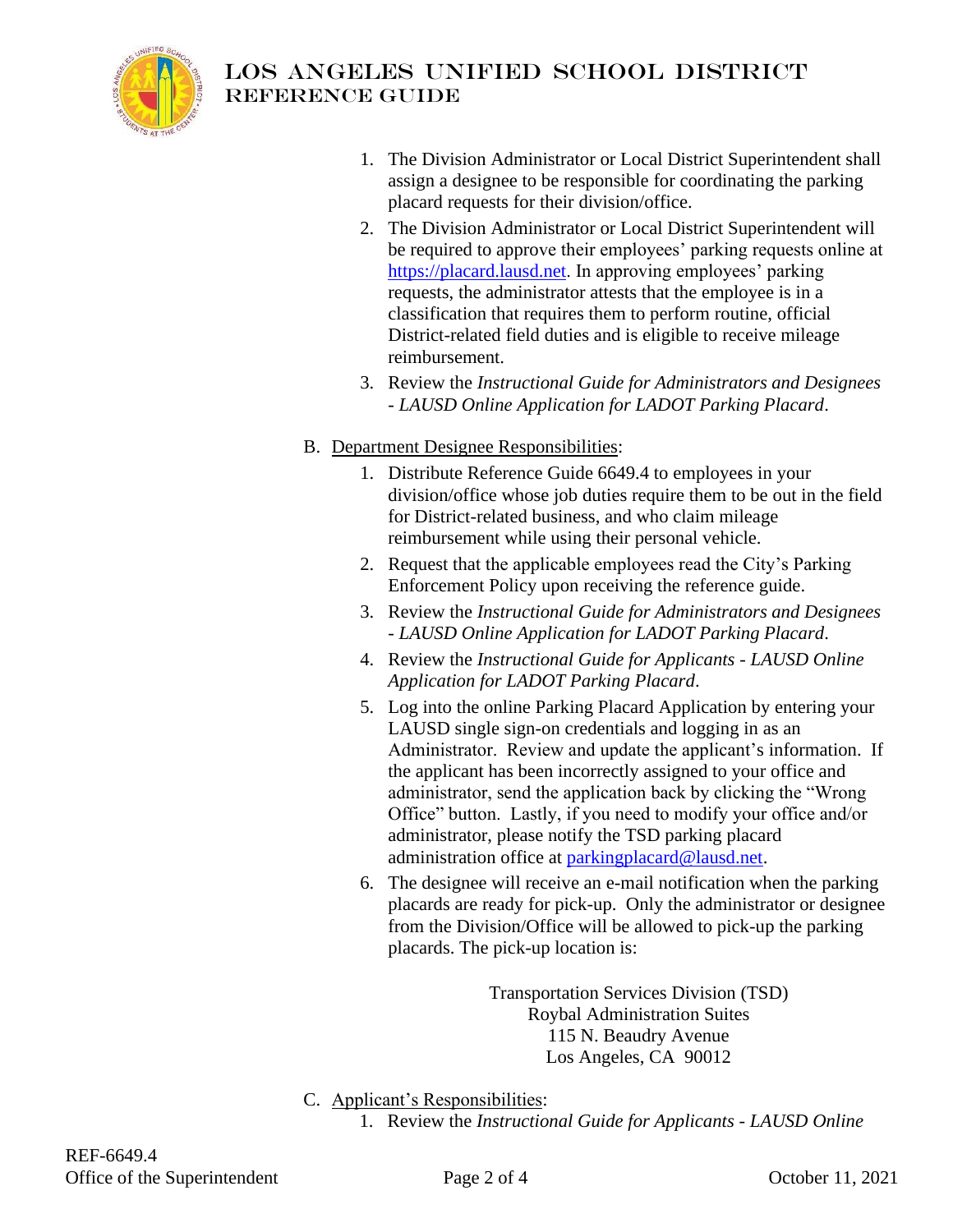

### LOS ANGELES UNIFIED SCHOOL DISTRICT Reference guide

*Application for LADOT Parking Placard*.

- 2. Go to [https://placard.lausd.net](https://placard.lausd.net/) to apply for the parking placard online.
- 3. Employees who have a vehicle without a license plate or with a temporary license plate must wait to apply until they have received their permanent license plate from the California State Department of Motor Vehicles.
- 4. Employees issued a parking placard must adhere to the following guidelines:
	- i. Comply with all restrictions and regulations set forth by the City of Los Angeles as it relates to the use of the parking placards, per the *LADOT Parking Enforcement Policy*.
	- ii. Ensure that the information on the parking placard is correct.
	- iii. Possess ONE (1) parking placard for the school year.
	- iv. Use the parking placard only if it coincides with the vehicle driven by the employee while on District business; otherwise, the employee may receive a parking citation and will be responsible for payment of citation.
	- v. Placards are available only for privately owned or leased vehicles belonging to and operated by an employee while conducting official business. Staff that have been assigned a District vehicle with exempt plates ("E plates") are not eligible for a parking placard.
	- vi. Shred and discard expired parking placards. Using an expired parking placard may result in a parking citation to which the employee is responsible for payment.
	- vii. Employee is held responsible for any parking violation citations received. If the employee wishes to contest the violation ticket, the employee must follow instructions in the *LADOT Parking Enforcement Policy*, Section F Administrative Remedies.
	- viii. Use the parking placards only for District business. The parking placard cannot be used for non-business related (personal) parking. In addition, the parking placard cannot be used within two (2) blocks of the employee's work address.
	- ix. Avoid parking in No Parking Zones, alleys, or commercial loading zones. Parking placards cannot be used in these areas.
	- x. Utilize the LADOT parking placard only in the City of Los Angeles (locations within LAPD boundaries). If not within the City of Los Angeles boundaries, please confirm with the local police agency before parking using an LADOT parking placard.